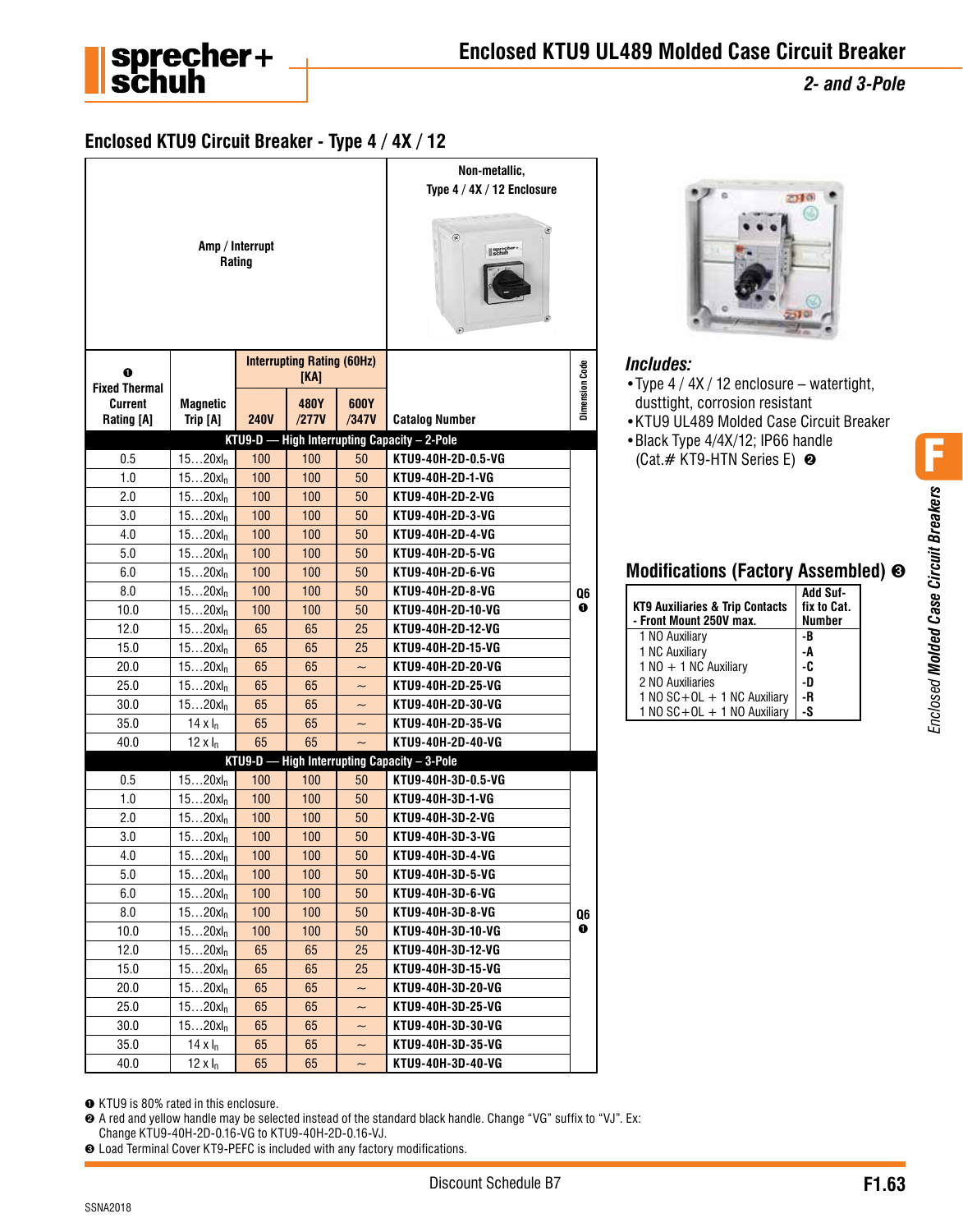

*2- and 3-Pole*

# **Enclosed KTU9 Circuit Breaker - Type 12**

|                              |                             | Amp / Interrupt<br>Rating |                                           |                           | <b>Painted Steel, Type 12 Enclosure</b> |          |
|------------------------------|-----------------------------|---------------------------|-------------------------------------------|---------------------------|-----------------------------------------|----------|
| 0<br><b>Fixed Thermal</b>    |                             |                           | <b>Interrupting Rating (60Hz)</b><br>[KA] |                           |                                         |          |
| <b>Current</b><br>Rating [A] | <b>Magnetic</b><br>Trip [A] | <b>240V</b>               | 480Y<br>/277V                             | 600Y<br>/347V             | <b>Catalog Number</b>                   | Dim Code |
|                              |                             | KTU9-40H-2D               |                                           |                           | High Interrupting Capacity - 2-Pole     |          |
| 0.5                          | $1520xI_n$                  | 100                       | 100                                       | 50                        | KTU9-40H-2D-0.5-DG                      |          |
| 1.0                          | $1520xI_n$                  | 100                       | 100                                       | 50                        | KTU9-40H-2D-1-DG                        |          |
| 2.0                          | $1520xI_n$                  | 100                       | 100                                       | 50                        | KTU9-40H-2D-2-DG                        |          |
| 3.0                          | $1520xI_n$                  | 100                       | 100                                       | 50                        | KTU9-40H-2D-3-DG                        |          |
| 4.0                          | $1520xI_n$                  | 100                       | 100                                       | 50                        | KTU9-40H-2D-4-DG                        |          |
| 5.0                          | $1520xI_n$                  | 100                       | 100                                       | 50                        | KTU9-40H-2D-5-DG                        |          |
| 6.0                          | $1520xI_n$                  | 100                       | 100                                       | 50                        | KTU9-40H-2D-6-DG                        |          |
| 8.0                          | $1520xI_n$                  | 100                       | 100                                       | 50                        | KTU9-40H-2D-8-DG                        | L        |
| 10.0                         | $1520xI_n$                  | 100                       | 100                                       | 50                        | KTU9-40H-2D-10-DG                       | 0        |
| 12.0                         | $1520xI_n$                  | 65                        | 65                                        | 25                        | KTU9-40H-2D-12-DG                       |          |
| 15.0                         | $1520xI_n$                  | 65                        | 65                                        | 25                        | KTU9-40H-2D-15-DG                       |          |
| 20.0                         | $1520xI_n$                  | 65                        | 65                                        | $\sim$                    | KTU9-40H-2D-20-DG                       |          |
| 25.0                         | $1520xI_n$                  | 65                        | 65                                        | $\tilde{\phantom{0}}$     | KTU9-40H-2D-25-DG                       |          |
| 30.0                         | $1520xI_n$                  | 65                        | 65                                        | $\tilde{\phantom{0}}$     | KTU9-40H-2D-30-DG                       |          |
| 35.0                         | $14 \times I_n$             | 65                        | 65                                        | $\tilde{\phantom{0}}$     | KTU9-40H-2D-35-DG                       |          |
| 40.0                         | $12 \times I_n$             | 65                        | 65                                        |                           | KTU9-40H-2D-40-DG                       |          |
|                              |                             | KTU9-40H-3D               |                                           |                           | High Interrupting Capacity - 3-Pole     |          |
| 0.5                          | $1520xI_n$                  | 100                       | 100                                       | 50                        | KTU9-40H-3D-0.5-DG                      |          |
| 1.0                          | $1520xI_n$                  | 100                       | 100                                       | 50                        | KTU9-40H-3D-1-DG                        |          |
| 2.0                          | $1520xI_n$                  | 100                       | 100                                       | 50                        | KTU9-40H-3D-2-DG                        |          |
| 3.0                          | $1520xI_n$                  | 100                       | 100                                       | 50                        | KTU9-40H-3D-3-DG                        |          |
| 4.0                          | $1520xI_n$                  | 100                       | 100                                       | 50                        | KTU9-40H-3D-4-DG                        |          |
| 5.0                          | $1520xI_n$                  | 100                       | 100                                       | 50                        | KTU9-40H-3D-5-DG                        |          |
| 6.0                          | $1520xI_n$                  | 100                       | 100                                       | 50                        | KTU9-40H-3D-6-DG                        |          |
| 8.0                          | $1520xI_n$                  | 100                       | 100 <sub>1</sub>                          | 50                        | KTU9-40H-3D-8-DG                        | L.       |
| 10.0                         | $1520xI_n$                  | 100                       | 100 <sub>1</sub>                          | 50                        | KTU9-40H-3D-10-DG                       | 0        |
| 12.0                         | $1520xI_n$                  | 65                        | 65                                        | 25                        | KTU9-40H-3D-12-DG                       |          |
| 15.0                         | $1520xI_n$                  | 65                        | 65                                        | 25                        | KTU9-40H-3D-15-DG                       |          |
| 20.0                         | $1520xI_n$                  | 65                        | 65                                        | $\tilde{}$                | KTU9-40H-3D-20-DG                       |          |
| 25.0                         | $1520xI_n$                  | 65                        | 65                                        | $\tilde{\phantom{a}}$     | KTU9-40H-3D-25-DG                       |          |
| 30.0                         | $1520xI_n$                  | 65                        | 65                                        | $\widetilde{\phantom{m}}$ | KTU9-40H-3D-30-DG                       |          |
| 35.0                         | 14 x I <sub>n</sub>         | 65                        | 65                                        | $\widetilde{\phantom{m}}$ | KTU9-40H-3D-35-DG                       |          |
| 40.0                         | $12 \times I_n$             | 65                        | 65                                        | $\tilde{}$                | KTU9-40H-3D-40-DG                       |          |
|                              |                             |                           |                                           |                           |                                         |          |



#### *Includes:*

- •Type 12 enclosure dusttight
- •KTU9 UL489 Molded Case Circuit Breaker
- •Black Type 4/4X/12; IP66 handle  $(Cat. # KTS-HTN)$  <sup> $\odot$ </sup>

### **Modifications (Factory Assembled)** ➌

| <b>KT9 Auxiliaries &amp; Trip Contacts</b><br>- Front Mount 250V max. | Add Suf-<br>fix to Cat.<br><b>Number</b> |
|-----------------------------------------------------------------------|------------------------------------------|
| 1 NO Auxiliary                                                        | -B                                       |
| 1 NC Auxiliary                                                        | -A                                       |
| 1 NO + 1 NC Auxiliary                                                 | -C                                       |
| 2 NO Auxiliaries                                                      | -D                                       |
| 1 NO $SC + OL + 1$ NC Auxiliary                                       | -R                                       |
| 1 NO $SC+OL + 1$ NO Auxiliary                                         | -S                                       |

➊ KTU9 is 80% rated in this enclosure.

➋ A red and yellow handle may be selected instead of the standard black handle. Change "DG" suffix to "DJ". Ex: Change KTU9-40H-2D-0.16-**DG** to KTU9-D-2D-0.16-**DJ**.

➌ Load Terminal Cover KT9-PEFC is included with any factory modifications.